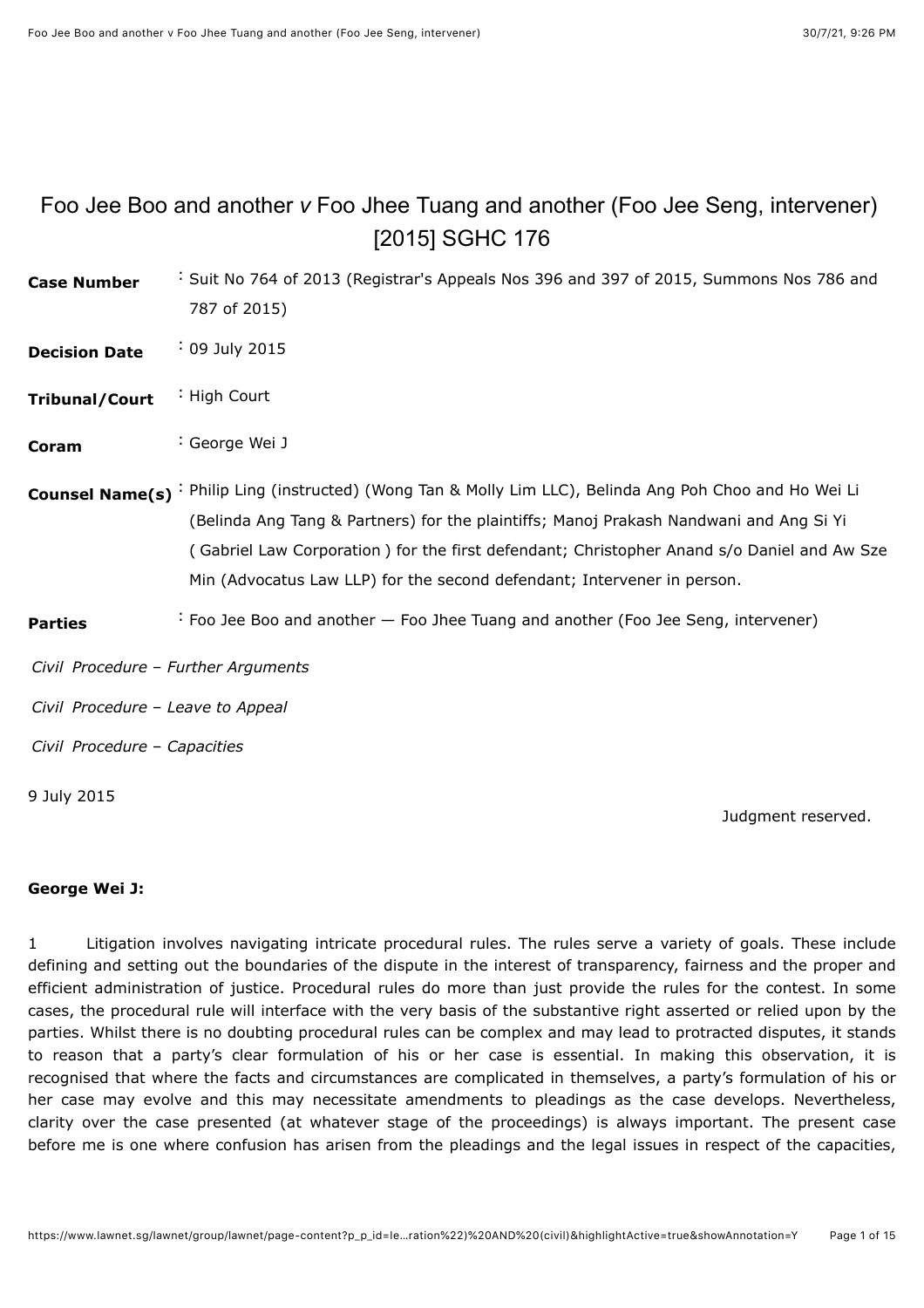standing of the parties as well as the related rules on joinder of causes of action. Whilst these are not straightforward issues, the complicated legal arguments which have arisen belie the unfortunate reality of a family that has been torn apart by years of bitter litigation.

#### **Brief factual background**

2 Suit No 764 of 2013 ("S 764/2013") is part of a long standing family dispute over the distribution of the estates of Foo Tai Joong ("Late Father"), Yap Wee Kien ("Late Mother"), and Foo Jee Fong ("Late Brother"). The Late Father passed away in May 1979, the Late Mother passed away on 25 July 2005, and the Late Brother passed away on 19 July 2007.

3 Over the course of the present proceedings, the parties have come to accept that the claims in relation to the Late Brother's estate should not be part of the present litigation. I thus focus only on describing the Late Father's and Late Mother's estate.

4 The Late Father's estate consists primarily of proceeds from the sale of a bungalow. Foo Jhee Tuang ("the 1st Defendant") is the sole executor and trustee of the Late Father's estate. As mentioned, the Late Father passed away in May 1979, some 36 years ago. The Late Mother was the executrix and trustee of the Late Father's Estate. After her death, on 4 March 2010, the 1st Defendant took over as the executor and trustee of the Late Father's estate.<sup>[\[note: 1\]](#page-13-0)</sup>

<span id="page-1-0"></span>5 There are seven beneficiaries under the Late Father's will, and each of them is entitled to 1/7th of the Late Father's estate. The seven beneficiaries are the Late Mother, the Late Brother, Foo Li Li ("the 2nd Plaintiff"), Foo Jee Seng ("the Intervener"), the 1st Defendant, Foo Jee Boo ("the 1st Plaintiff"), and Foo Chin Chin (another sibling not involved in the current litigation).

6 In relation to the Late Mother's estate, the 1st Plaintiff and the 1st Defendant are joint executors and trustees. The beneficiaries of the Late Mother's estate under her will are the 1st Plaintiff (50%), the 1st Defendant (25%), and the Intervener (25%). The litigation over the Late Mother's estate in the present proceedings concerns only her 1/7th share of the Late Father's estate.

7 After so many years, neither the Late Father's nor the Late Mother's estates have been fully administered. However, some monies from both estates have apparently been paid out by the 1st Defendant to himself pursuant to the beneficial interests and claims that the 1st Defendant has in and against the estates. No other beneficiary has received any pay-outs. Indeed, these pay-outs to the 1st Defendant form the heart of the dispute in S 764/2013.

<span id="page-1-1"></span>8 A long history of acrimonious litigation between the parties precedes S 764/2013. The prior litigation included litigation in the State Courts involving the 1st Plaintiff and 1st Defendant over the Late Mother's medical expenses<sup>[\[note: 2\]](#page-14-0)</sup>, as well as High Court proceedings by the 1st Plaintiff, 2nd Plaintiff and the Intervener against the 1st Defendant for an order that the Late Father's bungalow be sold and the proceeds distributed in accordance with his Will. [\[note: 3\]](#page-14-1)

<span id="page-1-2"></span>9 By way of a court order dated 6 September 2012 made in Civil Appeal No 70 of 2011 ("CA 70/2011"), the Court of Appeal ordered the sale of the bungalow and distribution of the proceeds as per the instructions in the Late Father's Will. I do not find it necessary to go into the earlier proceedings in this judgment in any detail. The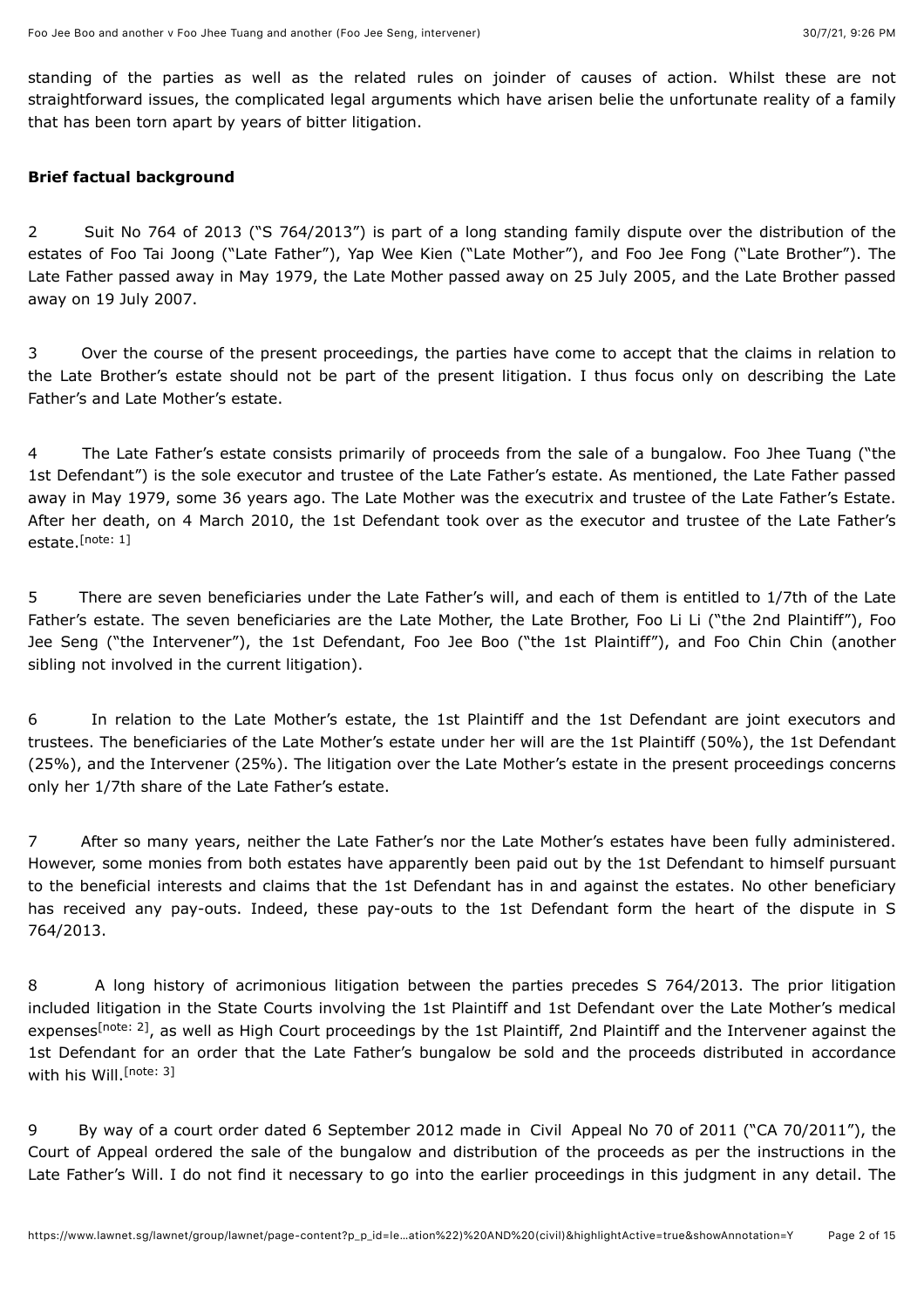<span id="page-2-0"></span>only further reference I make to the previous proceedings relates to how TJH Law Corporation ("the 2nd Defendant") became embroiled in the present family dispute. Pursuant to the Court of Appeal's decision in CA 70/2011 on 7 August 2012<sup>[\[note: 4\]](#page-14-2)</sup>, the Plaintiffs, the Intervener, and the 1st Defendant jointly appointed the 2nd Defendant as solicitors to act in the sale of the Late Father's bungalow and to distribute the net sale proceeds to the seven beneficiaries of the Late Father's estate. In the present proceedings, the plaintiffs bring several claims against the 2nd Defendant for breaches of its duties as solicitors jointly appointed by the parties to administer the Late Father's estate.

10 While the draft statement of claim filed by the plaintiffs is long, complex and somewhat confusing as it stands, the claims found therein may be broadly categorised into the claims relating to the Late Father's estate, and the claims relating to the Late Mother's estate's 1/7th share under the Late Father's estate. These claims may be further categorised into the claims brought against the 1st Defendant, and the claims brought against the 2nd Defendant.

11 In Statement of Claim (Amendment No 1), the plaintiffs' claim in the present suit was essentially concerned with the Late Father's Estate. No claim was brought in respect of the Late Mother's Estate or the Late Brother's Estate.

12 Subsequently, the plaintiffs applied for leave to amend Statement of Claim (Amendment No 1), and the application came before me on appeal (see detailed procedural background below).

13 Without going into the details, I now briefly outline the gist of the claims brought by the plaintiffs (as found in the plaintiffs' draft Statement of Claim (Amendment No 2) ("the Draft SOC")).

14 In brief, the amendments expanded or added details in respect of the claim against the 1st Defendant and the Late Father's Estate. The amendments also sought to add *new* claims against the 1st and 2nd Defendants in respect of the Late Mother's Estate and the Late Brother's Estate. I say nothing more about the attempt to bring in a new claim in respect of the Late Brother's Estate since there is no request for further arguments (or indeed application for leave to appeal) in respect of the dismissal of the amendments in respect of the Late Brother's Estate.

15 Both the 1st Plaintiff and the 2nd Plaintiff bring the following claims against the **1st Defendant** in relation to the Late Father's estate<sup>[\[note: 5\]](#page-14-3)</sup>:

<span id="page-2-1"></span>(a) failure to account for monies in the Late Father's estate (including the proceeds from the sale of the bungalow, as well as the rental income received from the property before the sale);

(b) failure to properly distribute the Late Father's estate or to properly instruct the 2nd Defendant to distribute the Late Father's estate;

(c) failure to properly calculate the beneficiaries' respective entitlements under the Late Father's estate, especially in relation to the claims the 1st Defendant and the plaintiffs have against the Late Father's estate; and

(d) wrongfully releasing sums of money to himself above and beyond what he is entitled to as beneficiary or creditor.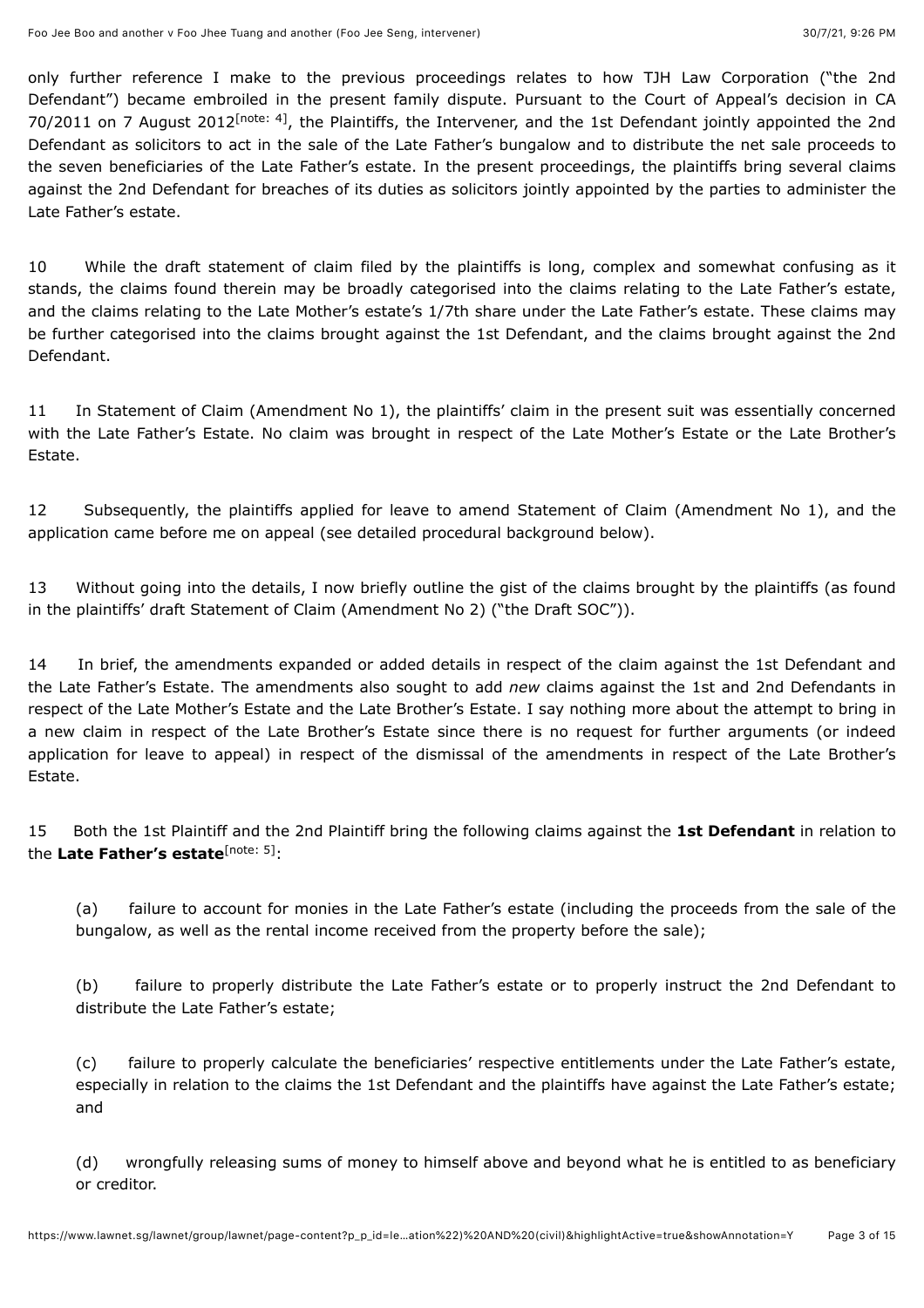16 Both the 1st Plaintiff and the 2nd Plaintiff bring the following claims against the **2nd Defendant** in relation to the Late Father's estate<sup>[\[note: 6\]](#page-14-4)</sup>:

<span id="page-3-0"></span>(a) wrongfully acting on the sole and unilateral instructions of the 1st Defendant in relation to the Late Father's estate without consulting the plaintiffs or independently verifying the 1st Defendant's instructions;

(b) wrongly calculated the entitlements of each party, enabling the 1st Defendant to inflate his share; and

(c) wrongfully paying the 1st Defendant sums from the Late Father's estate which exceeds the 1st Defendant's rightful entitlement.

17 Both the 1st Plaintiff and the 2nd Plaintiff bring the following claims against the **1st Defendant** in relation to the **Late Mother's estate**:

(a) wrongfully instructed the 2nd Defendant to pay him excess sums out of the Late Mother's 1/7th share of the Late Father's estate, thereby unjustly enriching himself; and

(b) failed to act fairly towards the beneficiaries when he admitted his own claims against the Late Mother's estate but not other similar claims of the plaintiffs.

18 Both the 1st Plaintiff and the 2nd Plaintiff bring the following claims against the **2nd Defendant** in relation to the **Late Mother's estate**:

<span id="page-3-1"></span>(a) wrongfully dealing with the Late Mother's estate when the 2nd Defendant was not engaged or authorised to do so;<sup>[\[note: 7\]](#page-14-5)</sup>

<span id="page-3-2"></span>(b) wrongfully paying out sums which the 1st Defendant is not entitled to from the Late Mother's estate to the 1st Defendant;<sup>[\[note: 8\]](#page-14-6)</sup>

19 With this factual backdrop in mind, I now explain the background to the specific interlocutory applications before me.

# **The applications before me**

#### *Application to amend the statement of claim*

20 This judgment is broadly concerned with the plaintiffs' application to amend their statement of claim in S 764/2013.

<span id="page-3-3"></span>21 On 18 September 2014, the plaintiffs filed SUM 4655/2014 for leave to amend their statement of claim in the manner found in the Draft SOC. The amendments proposed by the plaintiffs in the Draft SOC were quite significant. At the hearing before the Assistant Registrar ("the AR"), the Defendants did not object to a number of proposed amendments.<sup>[note: 9]</sup> The AR allowed some of the contested amendments, but also disallowed a significant number of paragraphs in the Draft SOC. Both the plaintiffs and the 2nd Defendant were dissatisfied with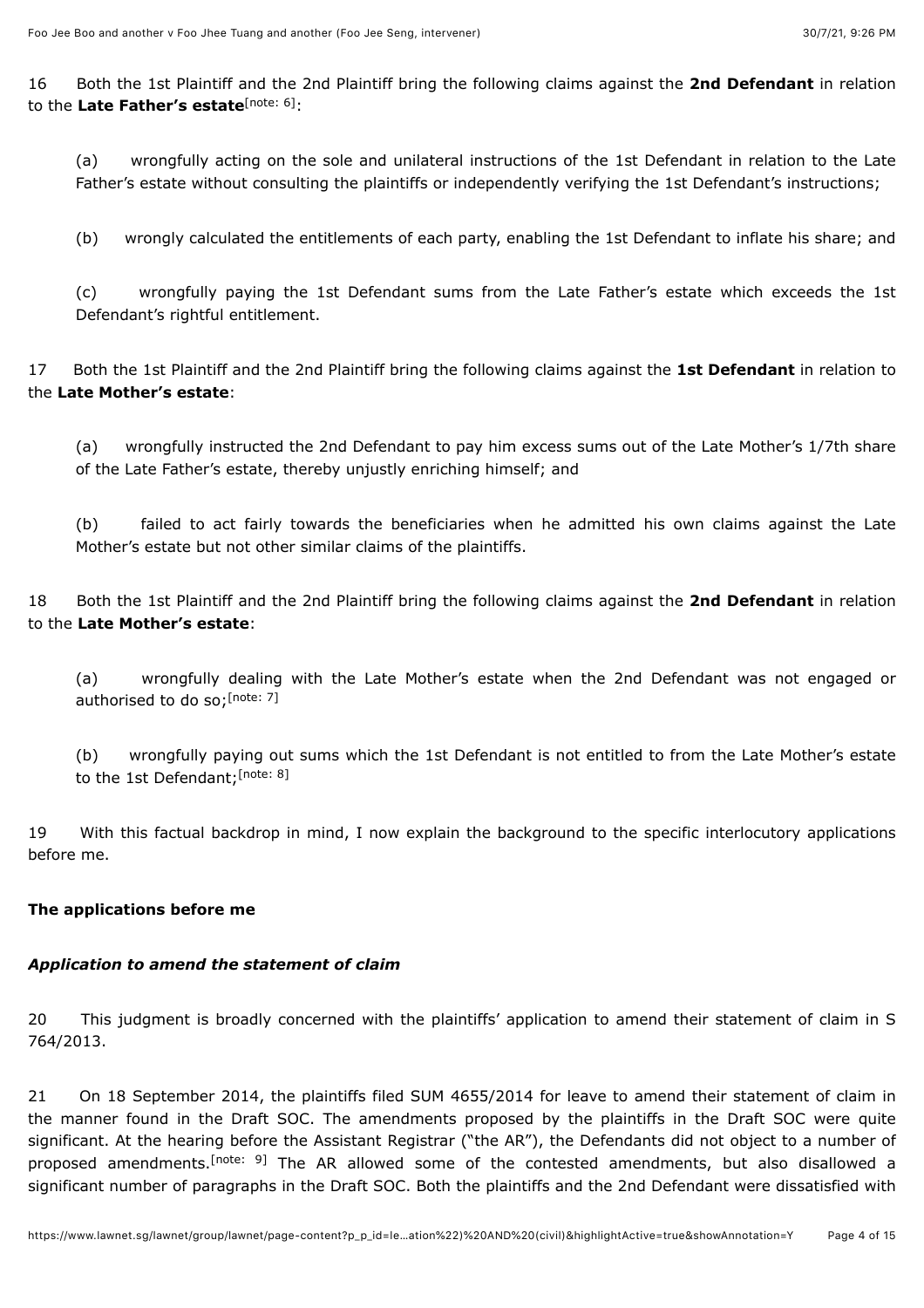the AR's decision. The plaintiffs thus filed RA 396/2014 (seeking to reverse the AR's decision disallowing certain paragraphs of the Draft SOC), and the 2nd Defendant filed RA 397/2014 (seeking to exclude certain paragraphs allowed by the AR). The appeal then came before me.

22 Having heard the parties on 9 February 2015, I allowed the 2nd Defendant's appeal in RA 397/2014 in full, and only partially allowed the plaintiffs' appeal in RA 396/2014. For clarity and convenience, I set out the disputed paragraphs of the Draft SOC in the following table, and outline whether they have been allowed or disallowed following the AR's decision in SUM 4655/2014, *and* my decisions in RA 396/2014 and RA 397/2014.

| Paragraph               | <b>Description</b>                                                                                                                                                                                                                                                                                                                                                                                                                                                                                   | Allowed/<br><b>Disallowed</b>                                                                                                |
|-------------------------|------------------------------------------------------------------------------------------------------------------------------------------------------------------------------------------------------------------------------------------------------------------------------------------------------------------------------------------------------------------------------------------------------------------------------------------------------------------------------------------------------|------------------------------------------------------------------------------------------------------------------------------|
| Late Father's estate    |                                                                                                                                                                                                                                                                                                                                                                                                                                                                                                      |                                                                                                                              |
| [36(b)]                 | Facts relating to the 2nd Defendant's handling of the Late Father's estate Allowed                                                                                                                                                                                                                                                                                                                                                                                                                   |                                                                                                                              |
| Prayer 4(a)(i)-(iii)    | 2nd Defendant's liability in relation to Late Father's estate                                                                                                                                                                                                                                                                                                                                                                                                                                        | Disallowed (parties were<br>content to just<br>have<br>prayer $4(a)(iv)$ )                                                   |
| Prayer 4(a)(iv)         | 2nd Defendant's liability in relation to Late Father's estate                                                                                                                                                                                                                                                                                                                                                                                                                                        | Allowed                                                                                                                      |
| Late Mother's estate    |                                                                                                                                                                                                                                                                                                                                                                                                                                                                                                      |                                                                                                                              |
| $[42] - [44]$           | Details of the 2nd Defendant's breaches of duty in relation to the Late Disallowed<br>Mother's estate                                                                                                                                                                                                                                                                                                                                                                                                |                                                                                                                              |
| $[45]$                  | Facts relating to the expenses claims that the parties have against the Allowed<br>mother's estate                                                                                                                                                                                                                                                                                                                                                                                                   |                                                                                                                              |
| $[49] - [50]$           | The 2nd Defendant's liability in respect of the mother's estate                                                                                                                                                                                                                                                                                                                                                                                                                                      | <b>Disallowed</b>                                                                                                            |
| Prayer 4(b)             | The 2nd Defendant's liability in respect of the mother's estate                                                                                                                                                                                                                                                                                                                                                                                                                                      | Disallowed                                                                                                                   |
| $[52] - [53]$           | The 1st Defendant's liability in relation to the mother's estate.<br>Note: [51] set out claims in respect of breach of duties by the 1st $ $ having<br>Defendant as a joint executor/trustee of the Late Mother's estate. [54]<br>sets out the claim for an account against the 1st Defendant in respect of<br>monies taken from the Late Mother's 1/7th share in the Late Father's<br>estate.<br>[52]-[53] set out further and alternative claims in respect of the<br>breaches alleged in para 51. | Allowed<br>(This<br>was in<br>light of $[51]$ and $[54]$<br>been<br>allowed<br>before the AR as they<br>were not contested.) |
| Foo Jee Fong's estate   |                                                                                                                                                                                                                                                                                                                                                                                                                                                                                                      |                                                                                                                              |
| $[55] - [66]$ ,<br>4(c) | Prayer 3, Relating to Foo Jee Fong's estate                                                                                                                                                                                                                                                                                                                                                                                                                                                          | Disallowed (no dispute<br>now in the request for<br>further<br>arguments<br>and/or leave to appeal)                          |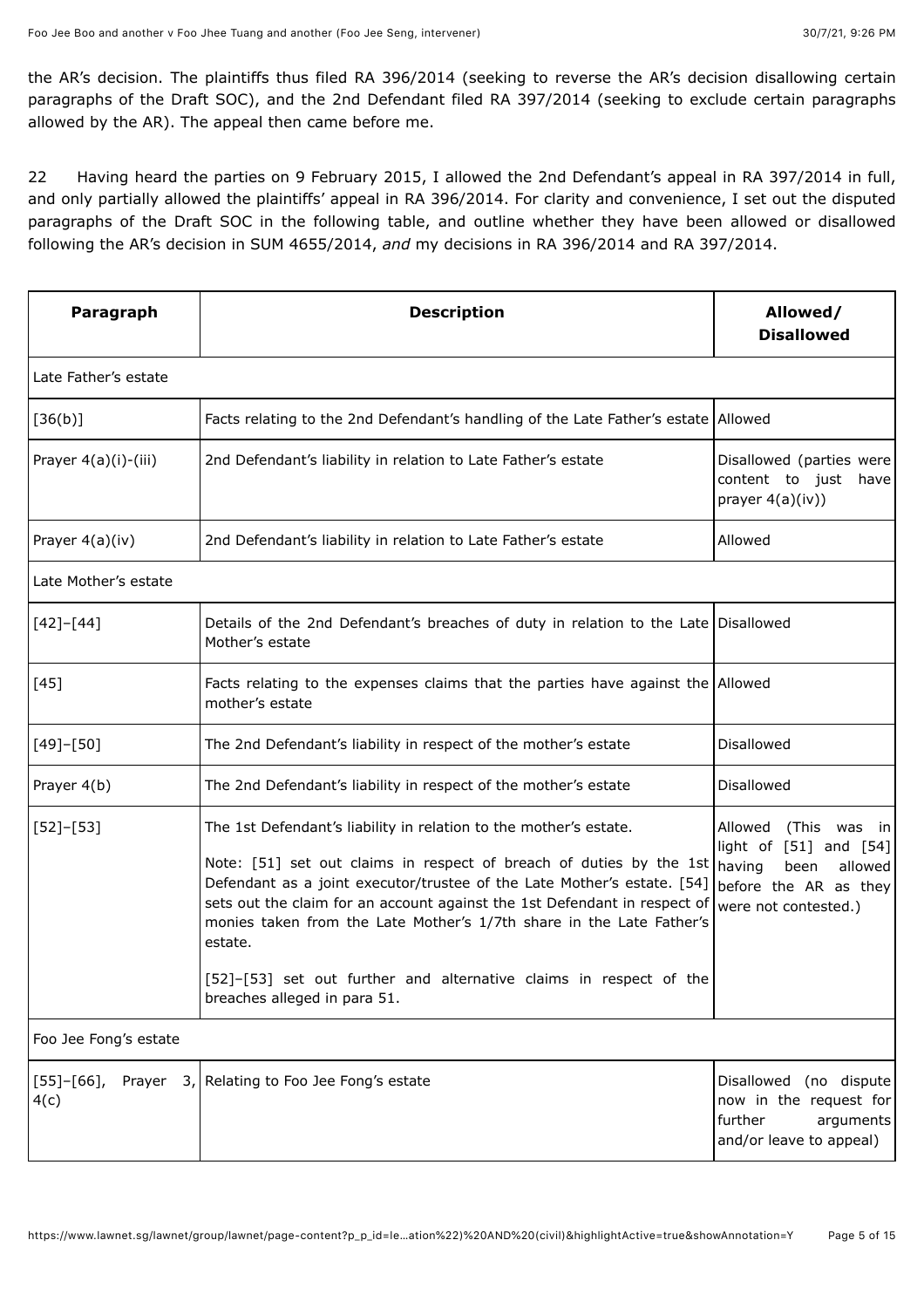#### *Leave to appeal and further arguments applications*

23 The plaintiffs were dissatisfied with my decision to disallow the paragraphs containing their claims against the 2nd Defendant in relation to the Late Mother's estate (specifically, [42]–[44], [49]–[50] and prayer 4(b) of the Draft SOC).

24 On 16 February 2015, the plaintiffs wrote a letter to the court requesting for further arguments. On 17 February 2015, the plaintiffs filed SUM 786/2015 and SUM 787/2015, seeking leave to appeal against my decision to disallow [42]–[44], [49]–[50] and prayer 4(b) of the Draft SOC. The only basis the plaintiffs rely upon in these leave to appeal summonses is that there is a *prima facie* case of error in my decision.<sup>[\[note: 10\]](#page-14-8)</sup>

<span id="page-5-0"></span>25 Thus, the only question before me arising from the application for further arguments and the leave to appeal summons is whether I erred in disallowing the paragraphs containing the plaintiffs' claims against the **2nd Defendant** in relation to the **Late Mother's estate**. If I find that I did so err, I can either vary my original judgment, or grant the plaintiffs leave to appeal my decision.

26 The above matters were fixed before me on 14 April 2015. However, the 1st Defendant's counsel requested an adjournment because his client was in hospital. I granted the adjournment. Since parties were all present before me, I took the opportunity to request for further submissions on the specific issues of capacities in which parties are suing and being sued, and on joinder of causes of action in the present suit. These were issues which I felt needed to be more fully ventilated. The parties duly tendered their further submissions, and came before me for oral submissions on 28 May 2015. At the end of the hearing on 28 May 2015, I reserved judgment.

# **Issues that arise in the present judgment**

27 To be clear, this judgment only concerns my decision on the plaintiffs' further arguments and leave to appeal applications, and the issues that arise therefrom. It is not the grounds of my decision in RA 396/2014 and RA 397/2014 as a whole.

28 The first issue that arises for consideration relates to the capacities the parties are suing and being sued in. As will be seen, this has a crucial impact on whether the plaintiffs have standing to bring the claims they seek to bring against the 2nd Defendant in relation to the Late Mother's estate.

29 The second issue that arises is whether I erred in disallowing [42]–[44], [49]–[50] and prayer 4(b) of the Draft SOC, which essentially contain the plaintiffs' claims against the 2nd Defendant in relation to the Late Mother's estate. Two sub-issues arise under this head. The first relates to whether the plaintiffs have standing to bring the claims against the 2nd Defendant in relation to the Late Mother's estate, and the second relates to the appropriateness of joining the causes of action in those paragraphs.

# **Capacities**

30 I start by discussing the issue of capacities because this will have significant implications on my decision on the further arguments and leave to appeal applications (as will be seen subsequently).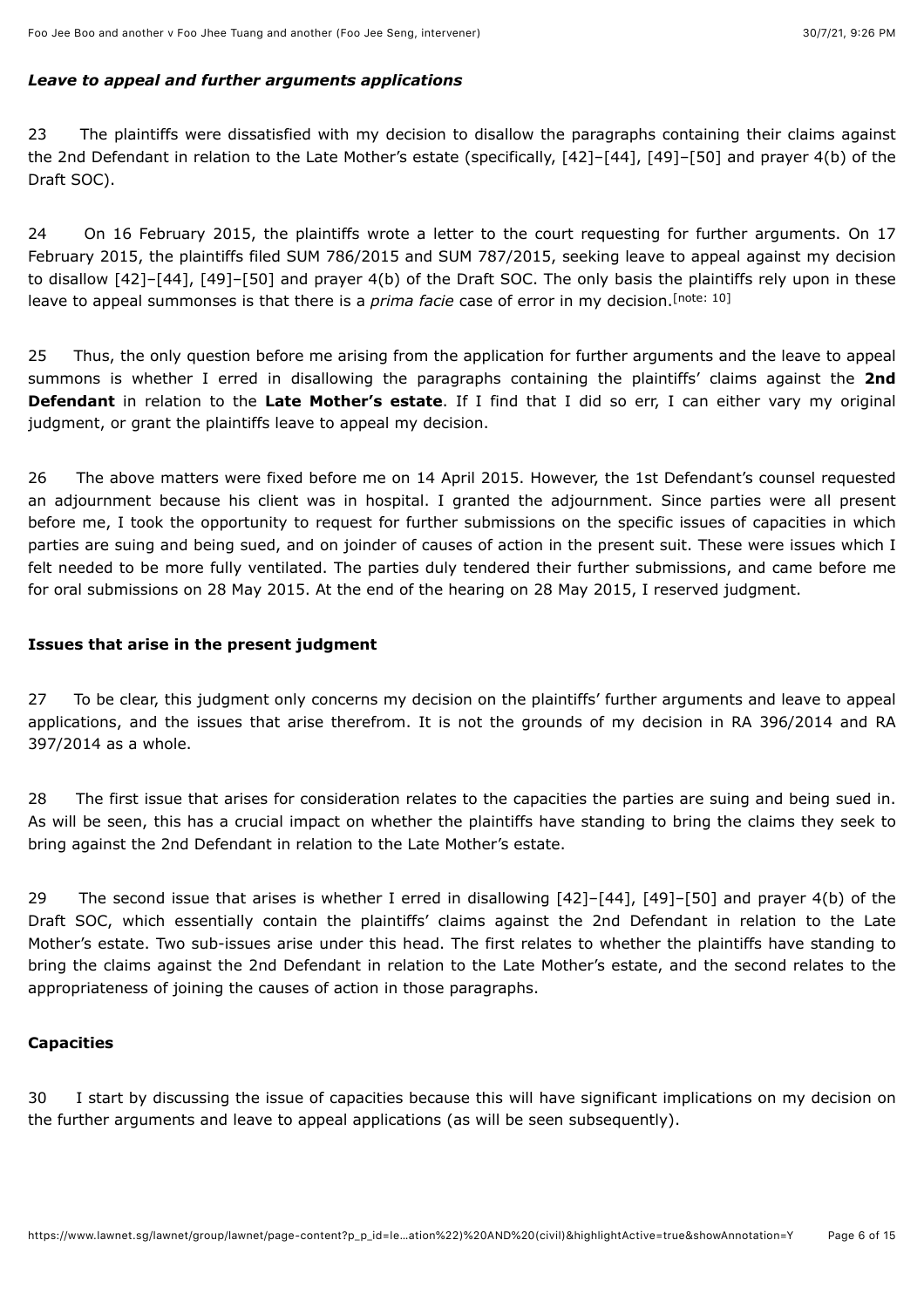31 It is well-established that the representative capacities in which parties are suing and being sued in must be made absolutely clear from the point an action is commenced. The onus, of course, is on the plaintiff commencing the action to ensure that this is the case. Indeed,  $0 \ 6 \ r \ 2(1)(c)$  and (d) of the Rules of Court (Cap 322, R 5, 2014 Rev Ed) ("ROC") state:

2.–(1) Before a writ is issued, it must be endorsed–

(c) where the plaintiff sues in a representative capacity, with a statement of the capacity in which he sues;

(d) where a defendant is sued in a representative capacity, with a statement of the capacity in which he is sued;

32 Complying with this rule is not merely important for procedural neatness. Clarifying the capacities in which parties are suing and being sued forms a crucial backdrop to the plaintiff's claims and has significant *substantive* implications. In many cases, the capacities in which the parties are acting in will affect the rights and obligations they owe to each other. For example, if certain persons have special rights due to their representative capacities, such rights are usually only enforceable if the action is brought in those representative capacities. Without clarity as to the capacities in which parties are suing and being sued in, the court will not have sufficient context to properly assess the validity of the claims brought by the plaintiff against the defendant.

33 Looking at the writ and the Draft SOC in the present case, I found there to be significant uncertainty as to the capacities in which the parties were suing and being sued in. Given that no statement of capacity was endorsed on the writ pursuant to O 6 r 2(c) and (d) of the ROC, it appeared that the plaintiffs were suing in their personal capacities. However, the plaintiffs' pleadings and submissions strongly suggested that at least some of their claims concerned the 1st Plaintiff in his *representative capacity*. I therefore directed the parties to make further submissions to clarify their positions.

34 While I gave all parties the opportunity to make further submissions on the abovementioned issues, the issue on capacities is in reality a question *for the plaintiffs*. Given that this is the plaintiffs' action, they have the prerogative and also the duty, to make clear the capacities in which the parties are suing and being sued in.

# *The plaintiffs' position*

35 In their written submissions and orally before me at the hearing on 28 May 2015, the plaintiffs unequivocally took the position that the parties were all suing and being sued in their *personal capacities only*. This is the case notwithstanding any suggestions to the contrary in their pleadings, submissions, affidavits, or correspondence. I note that the plaintiffs' counsel was unwavering in taking this position even in response to repeated probing and questions from the court.

36 I accept that it is the *plaintiffs' prerogative* to decide how they would like to bring and frame their claim. Further, I note that the plaintiffs' present position on capacities is consistent with the writ that was issued for S 764/2013 because there is no statement of capacities in the writ. In the absence of such a statement, the court will proceed on the basis that parties are suing in their personal capacities.

37 However, the plaintiffs' current position on capacities, clear and unequivocal as it was when articulated during the hearing of further arguments, appears to be a *radical shift* from the plaintiffs' previous position.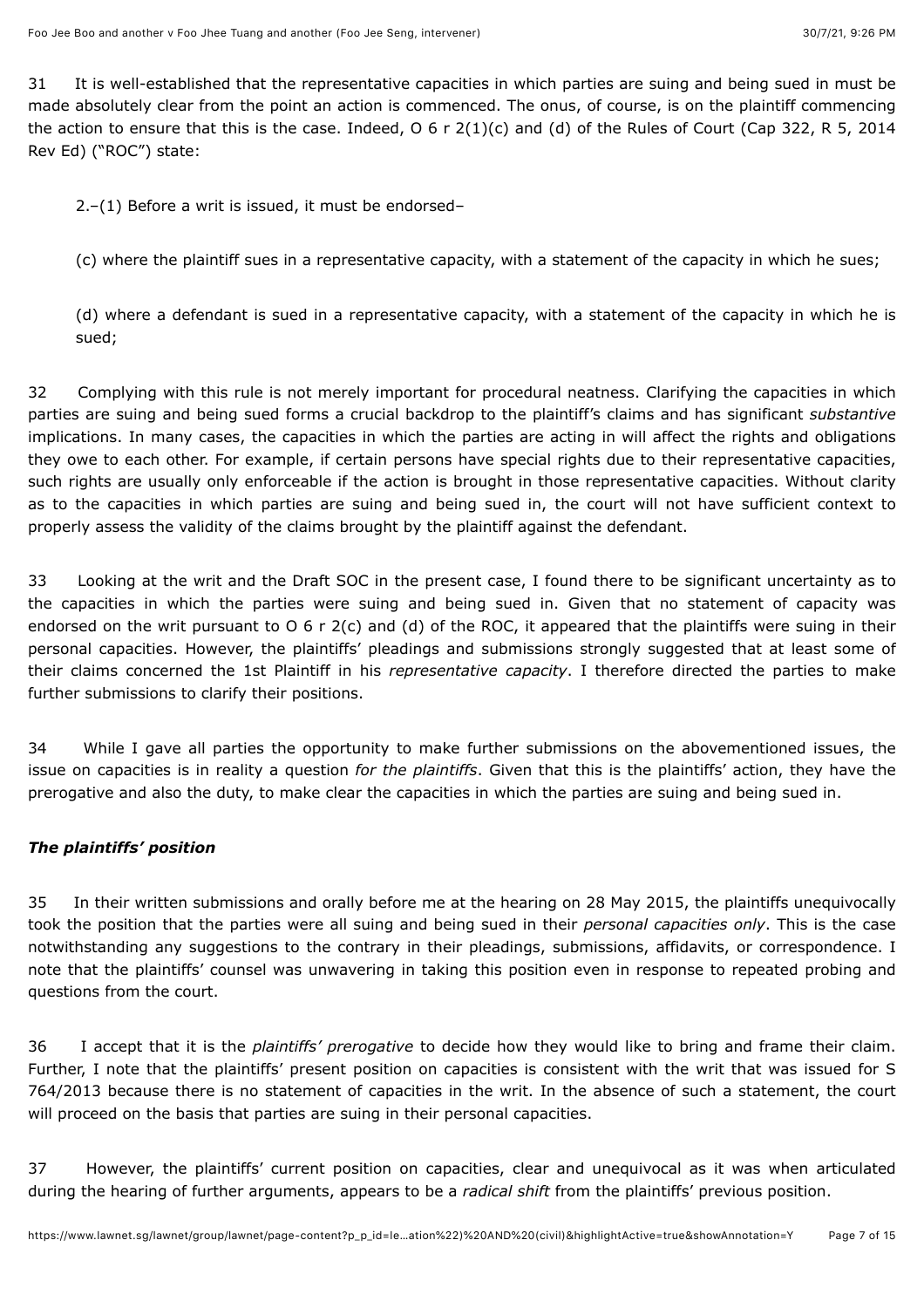38 To demonstrate my point, I shall consider a few clear examples from the plaintiffs' previous submissions. In the plaintiffs' letter to the court dated 16 February 2015 requesting for further arguments, they stated at [22] that:

The 2<sup>nd</sup> Defendant's contention that the Plaintiffs have no locus to bring an action against them without also joining the co-executor of the Mother's estate is without merits. The authority of *Lee Han Tiong v Tay Yok* Swee cited by the 2<sup>nd</sup> Defendant stands for the proposition that if a co-executor does not consent to an action commenced by another co-executor, the former should be joined in the action as a defendant. The 1<sup>st</sup> Defendant as the co-executor of the Mother's estate has been so joined in this action.

39 It seems clear to me that the plaintiffs were stating that the 1st Defendant *as co-executor of the Late Mother's estate* is presently part of the action. Moreover, it is clearly implied that the 1st Plaintiff envisioned himself commencing the action relating to the Mother's estate in his capacity *as co-executor of the Late Mother's estate*.

40 A similar suggestion was made at [6] of the plaintiffs' first skeletal submissions dated 14 April 2015 tendered for the present applications:

#### Plaintiffs should not be shut out and precluded from making claims in relation to the Mother's estate

…

6. 1<sup>st</sup> Plaintiff and 1<sup>st</sup> Defendant are joint executors and trustees under Mother's estate - all necessary parties are before the Court in this action.

41 In the paragraph above, the plaintiffs appear to assert the 1st Plaintiff's and 1st Defendant's capacity as joint executors and trustees of the Late Mother's estate as the relevant capacity for the present action. More than that, they even seem to make a concession that the 1st Plaintiff and 1st Defendant *as joint executors and trustees of the Late Mother's estate* are necessary parties to this action.

42 It would appear from the above paragraphs that the 1st Plaintiff was bringing at least some of the claims in relation to the Late Mother's estate in his capacity as joint executor and trustee of the Late Mother's estate. Indeed, the above paragraphs also suggest that the plaintiffs were suing the 1st Defendant in his capacity as joint executor and trustee of the Late Mother's estate.

43 These are merely some examples that demonstrate the shift in the plaintiffs' position. While the plaintiffs' current position accords with the writ as it stands (which has not been endorsed with any statement of capacities), it is clear that confusion has arisen because of the plaintiffs' failure to clarify the position it was taking on this issue. I also acknowledge that the defendants were surprised (and rightly so) by the shift in the plaintiffs' position at this stage. I cannot emphasise enough how important and fundamental it is for litigants to apply their minds to the issue of capacities, and to *clearly* state the parties' relevant capacities (both in the writ and in the pleadings) when commencing an action. This is especially the case in litigation such as the present, where one party wears multiple "hats".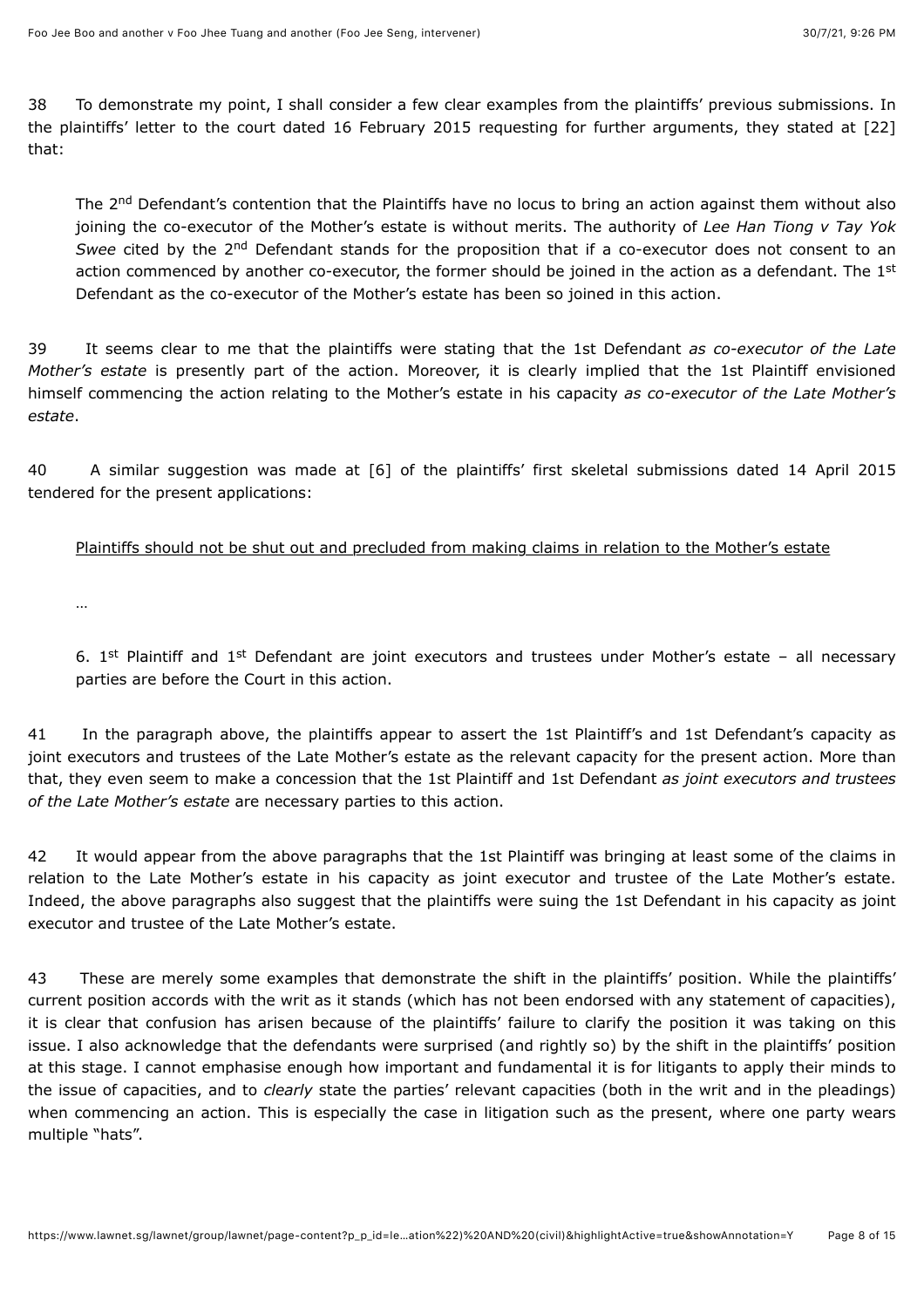44 I pause to observe that I find the plaintiffs' insistence on the 1st Plaintiff suing only in his personal capacity somewhat puzzling. Why this is so will be seen more clearly later in the judgment. Nevertheless, as I mentioned above, it is ultimately the *plaintiffs' prerogative* to decide the capacities in which they are suing in and in which they choose to sue the defendants in. On this, I reiterate that the plaintiffs have now taken the clear and unequivocal position before me that the parties to the present action are all suing and being sued in their *personal capacities only*. Given that the plaintiffs' current position is consistent with the writ as it stands, there is no reason for me to proceed on any other basis than that the parties to the present case are indeed all suing and being sued in their *personal capacities only*.

#### 1st Defendant's capacity

45 While the further arguments and leave to appeal applications concern only the *plaintiffs' claims vis-à-vis the 2nd Defendant*, at the hearing before me, matters to do with the *1st Defendant's capacity* were traversed. For this reason, I now make a few observations on the *1st Defendant's capacity.* The 1st Defendant may be sued in three possible capacities: personal capacity, capacity as executor and trustee of the Late Father's estate, and capacity as executor and trustee of the Late Mother's estate. At the oral hearing before me on 28 May 2015, there was some suggestion from the defendants that they assumed all along that the 1st Defendant was being sued in his representative capacity as executor and trustee of the Late Father's and Late Mother's estates, rather than in his personal capacity.

46 I would make clear that having considered the statutory provisions and relevant authorities carefully, I am of the view that the 1st Defendant is appropriately sued in his *personal capacity*, rather than in his *representative capacity* as executor and trustee of either the Late Father's or Late Mother's estate.

47 Order 6 r 2(1)(c) and (d) of the ROC requires that a plaintiff's and/or a defendant's *representative* capacities must be endorsed on the writ. Order 6 r  $2(1)(c)$  and (d) of the ROC only apply when the plaintiff is suing as a representative, or when the defendant is being sued as a representative.

48 When suing an executor and trustee for breach of his duties in respect of his handling of the estate, it appears that the claim should be brought against the executor and trustee *in his personal capacity*: see generally Jeffrey Pinsler SC, *Singapore Court Practice 2014* vol 1 (Lexis Nexis, 2014) ("*Singapore Court Practice*") at para 15/1/4. This passage just cited from *Singapore Court Practice* at para 15/1/4 concerns O 15 r 1(b), which relates, *inter alia*, to the joinder of two separate causes of action against a person in his *representative capacity* as executor or trustee of an estate, and against the same person in his *personal capacity* in respect of the same estate. The learned author of *Singapore Court Practice* at para 15/1/4 observes that O 15 r 1(1)(b) deals with the case where there are two claims against an estate: one being against the *estate itself*, and the other against *a personal representative in respect of his handling of the estate*. Thus, a person may have a claim against the estate in respect of a debt owed by the deceased; in addition, he may also have a claim against the personal representative in respect of his handling of the estate. In such a case, so long as all the claims relate to the same estate, the plaintiff may join them without leave of the court. It appears to follow that claims are only brought against the executor and trustee in his representative capacity as executor and trustee when the plaintiff wishes to sue *the estate itself*.

49 Order 15 r 14 of the ROC lends weight to this interpretation of the rules. Order 15 r 14 concerns bringing claims "against trustees, executors or administrators in their capacity as such without joining any of the persons having a beneficial interest in the trust or estate". The rule is clearly concerned with enabling trustees, executors and administrators in their capacity as such to sue or be sued without their beneficiaries being joined, but so as to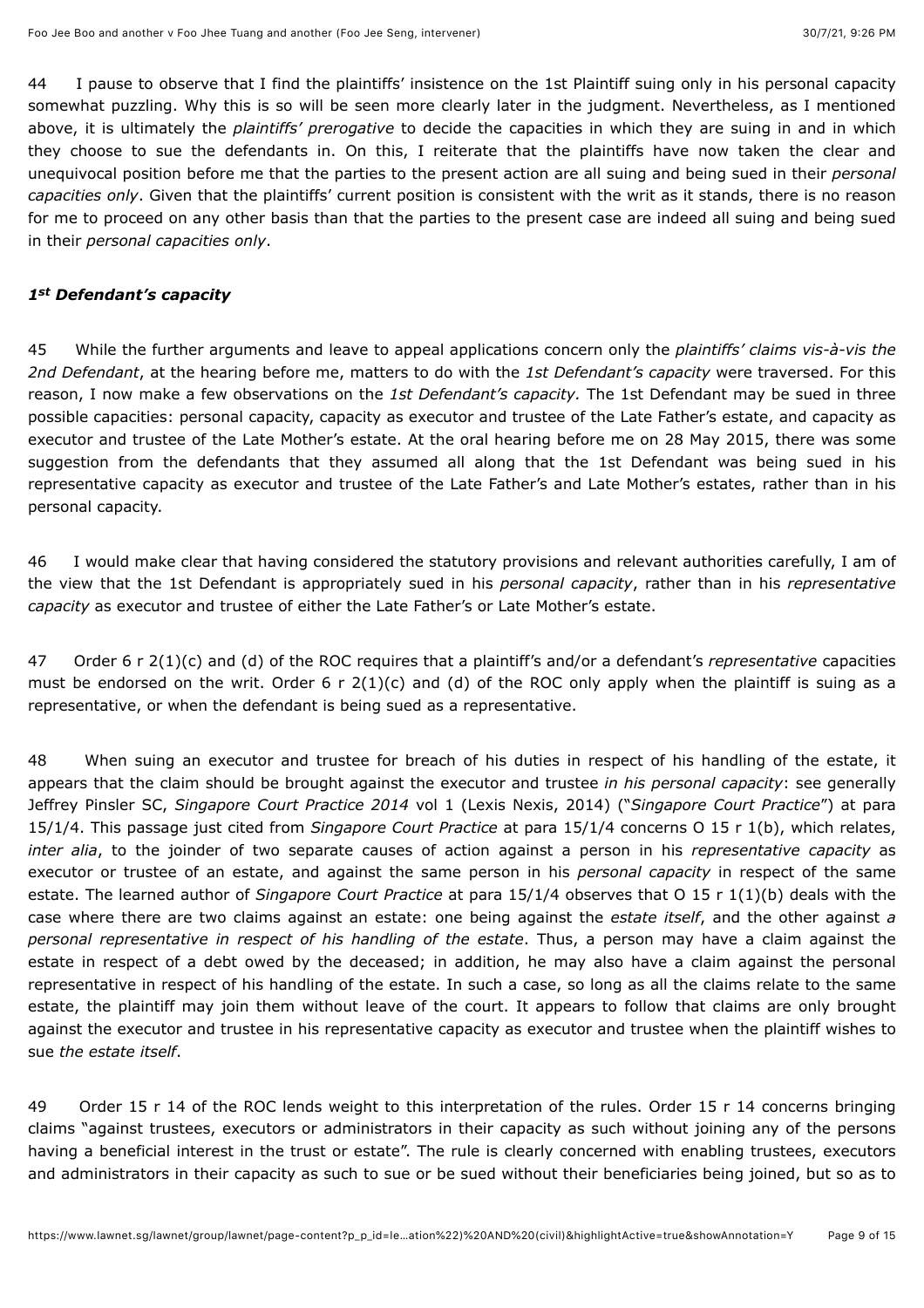bind them: *Singapore Civil Procedure 2015* vol 1 (G P Selvam gen ed) (Sweet & Maxwell, 2015) at para 15/14/2. It therefore appears that it is only necessary to sue a trustee and executor *in his representative capacity* if a claimant is seeking to sue and bind the natural or legal persons (*eg*, beneficiaries of the estate) the said trustee and executor represents.

50 In the present case, while the plaintiffs are suing the 1st Defendant for the breach of his duties as "the trustee of the Late Father's estate" (the Draft SOC at [40]) and as "one of the joint executors and trustees of the Late Mother's estate" (the Draft SOC at [51]), the plaintiffs are not suing the estates, but the 1st Defendant personally. Therefore, while the 1st Defendant's alleged breaches of duties were committed in his capacity as executor and trustee of the respective estates, it is unnecessary and inappropriate to sue him in his *representative* capacity as executor and trustee of the Late Father's or Late Mother's estates. To do so would, in effect, be to bring a claim against the Late Father's and Late Mother's estates instead. This is clearly not the plaintiffs' intention.

51 Of course, whether the plaintiffs may have to join the 1st Defendant in his capacity as co-executor and trustee of the Late Mother's estate in order to prosecute claims *on behalf* of the Late Mother's estate is not a question that I need to address at this juncture. It is for the plaintiffs to decide how they wish to proceed following my decision.

52 Having dealt with the issue of capacities, I now proceed to consider if I erred in disallowing the paragraphs containing the plaintiffs' claims against the 2nd Defendant in relation to the Late Mother's estate.

# **Whether there was a** *prima facie* **case of error**

<span id="page-9-0"></span>53 The main ground for the plaintiffs' further arguments and leave to appeal applications is that I made an error in disallowing [42]–[44], [49]–[50] and prayer 4(b) of the Draft SOC, which contain the plaintiffs' claims against the 2nd Defendant in relation to the Late Mother's estate.<sup>[\[note: 11\]](#page-14-9)</sup>

54 It is well-established that courts will normally grant parties leave to amend their pleadings if the proposed amendments enable the real questions in controversy between the parties to be decided: *Review Publishing Co Ltd and another v Lee Hsien Loong and another appeal* [\[2010\] 1 SLR 52](javascript:viewPageContent() ("*Review Publishing*") at [113]. This is unless the amendments would cause the other parties to suffer prejudice that is not compensable by costs: *Review Publishing* at [113]. However, the courts also have the discretion to look at the merits if it is apparent on the face of the amendments that the claims therein cannot succeed: *Kings Quality Homes Ltd v AJ Paints Ltd* [1998] 1 WLR [124 at 131. Indeed, I fully accept that as far as possible, courts ought to give the parties the liberty to plead their](javascript:viewPageContent() claims and defences as they wish.

55 In the present case, the 2nd Defendant does not object to the amendments in [42]–[44], [49]–[50] and prayer 4(b) of the Draft SOC on the ground that allowing the said paragraphs would cause it prejudice which cannot be compensated by costs. Instead, the objection is that the claims brought therein are clearly, on the face of the amendments, unmeritorious. To my mind, two key issues arise for determination:

(a) First, does the 1st Plaintiff and/or the 2nd Plaintiff have standing to bring the claims in [42]–[44], [49]–[50] and prayer 4(b) of the Draft SOC?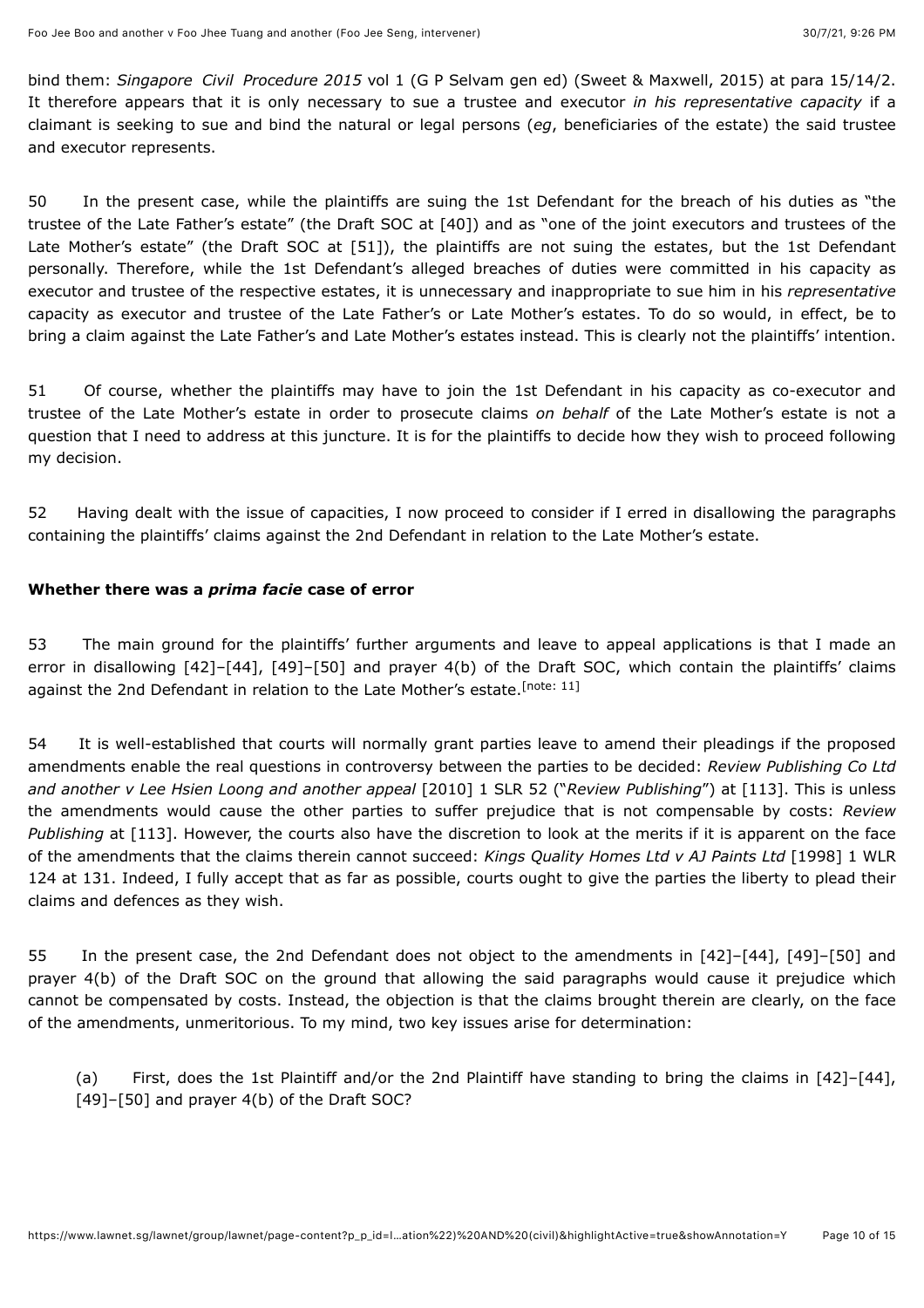(b) Second, if the issue of *locus standi* is overcome, should those separate causes of action against the 2nd Defendant in relation to the Late Mother's estate be joined in a suit primarily about the Late Father's estate?

56 If these questions are both answered in the positive, I would be inclined, after further arguments, to allow [42]–[44], [49]–[50] and prayer 4(b) of the Draft SOC. While I was invited by the 2nd Defendant to look further into the substantive merits of the specific claims brought by the plaintiffs against the 2nd Defendant, I am not inclined to do so at this juncture.

### *Standing*

57 The plaintiffs submit that the 1st Plaintiff has standing to bring the claims in [42]–[44], [49]–[50] and prayer 4(b) of the Draft SOC in his personal capacity because he is a *beneficiary* of the Late Mother's estate. Before me on 28 May 2015, for the first time, the plaintiffs' counsel also submitted that the 2nd Plaintiff (who is not a beneficiary of the Late Mother's estate) also has standing to bring the said claims because she is a *creditor* of the Late Mother's estate. This submission appears to be based on the liability of the Late Mother's Estate for certain medical expenses. Late as this second submission may be, I am prepared to consider if the 2nd Plaintiff's creditor status gives her the requisite *locus standi*. At the hearing before me on 28 May 2015, the parties accepted that the claims in [42]–[44], [49]–[50] and prayer 4(b) of the Draft SOC are brought by the plaintiffs to preserve the assets of the Late Mother's estate generally. They are not brought only to preserve the 1st Plaintiff's portion of or entitlement to the Late Mother's estate. It bears repeating that the 2nd Plaintiff is not a beneficiary of the Late Mother's Estate. The beneficiaries are: the 1st Plaintiff, the 1st Defendant and the Intervener.

58 In these circumstances, the key legal issue that arises for determination is whether a beneficiary or creditor of an unadministered estate has standing to bring a claim to preserve the assets of the estate generally.

59 The leading local authority in relation to a beneficiary's standing to sue on behalf of an unadministered estate is the Singapore Court of Appeal decision in *Wong Moy v Soo Ah Choy* [\[1996\] 3 SLR\(R\) 27](javascript:viewPageContent() ("*Wong Moy*"). The plaintiffs accept that the principles articulated by the Court of Appeal in *Wong Moy* govern the issue of standing (both in relation to the 1st Plaintiff as beneficiary and the 2nd Plaintiff as creditor) in this case. I thus now turn to consider *Wong Moy*.

60 In *Wong Moy*, the plaintiff commenced an action against the defendant in her capacity as the administratrix of the estate of her late husband. The defendant was the "second wife" and the action was in respect of certain properties which the plaintiff asserted was held on trust for the late husband.

61 As mentioned, the action was originally brought by the plaintiff in her capacity as administratrix. The problem, however, was that whilst the plaintiff had obtained grant of letters of administration, she had not yet extracted the grant. This was due to issues relating to estate duty. The High Court noted that it was an established principle that it is the grant under seal (*ie*, after extraction of grant) and not the order of court which confers the status of personal representative. The matter was then adjourned so that the plaintiff could consider bringing the action in some other capacity. The plaintiff eventually brought the action in her personal capacity as a beneficiary of the deceased's estate as well as on behalf of her children (who were also beneficiaries). The High Court struck out the plaintiff's action on the ground that she had no standing to sue without the letters of administration. The matter went on appeal before the Court of Appeal. The key legal issue before the Court of Appeal was whether the plaintiff *qua* beneficiary of her deceased husband's estate was entitled to institute an action against the defendant to protect the assets of the estate.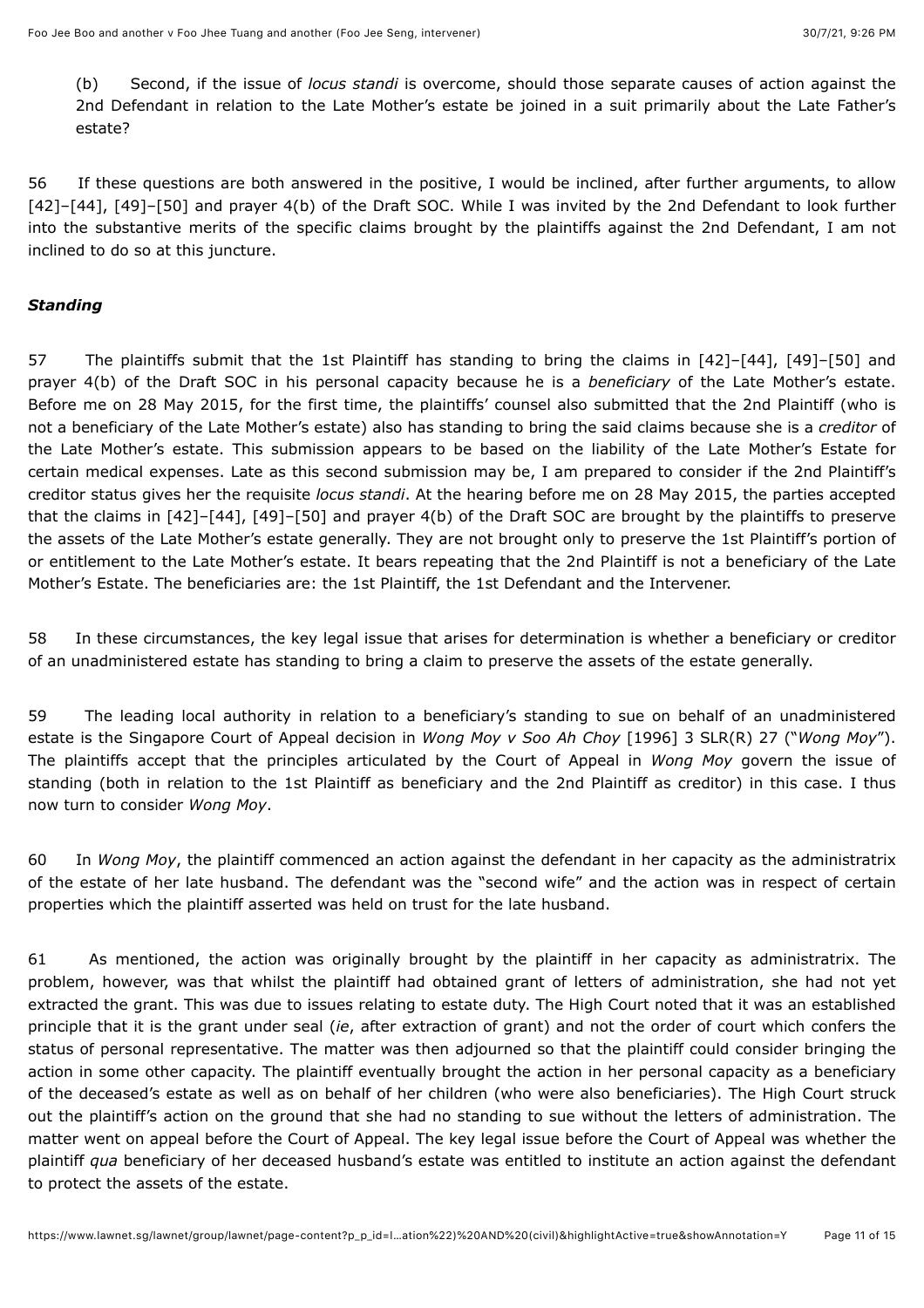62 The Court of Appeal allowed the appeal, and found that the plaintiff had the requisite standing to commence the action against the defendant. The court first clarified that ordinarily, beneficiaries have *no equitable or beneficial interest* in any particular asset comprised in an unadministered estate: *Wong Moy* at [11]. Indeed, I note in passing that this proposition of law was affirmed by the High Court in *Aamna Taseer v Shaan Taseer and others* [\[2012\] 2 SLR 348](javascript:viewPageContent() at [6], where the court held that a beneficiary of an unadministered estate did not have any direct, caveatable interest in the assets of the unadministered estate.

63 *Prima facie*, this leans against the conclusion that a beneficiary of an unadministered estate has standing to bring a claim to preserve the value of the estate. However, the court in *Wong Moy* (at [12]) held that there are certain limited, special circumstances under which a beneficiary of an estate which is unadministered or under administration may institute an action to recover assets of the estate. These special circumstances are not confined solely to cases where the personal representative has defaulted in acting to recover the property (*Wong Moy* at [24]). Instead, all the circumstances of the case should be considered and the court must ultimately decide whether it is "impossible or at least seriously inconvenient for the representatives to take proceedings" such that the beneficiaries ought to be given the right to sue: *Wong Moy* at [28].

64 On the facts, the Court of Appeal found that the plaintiff had done all she could to obtain letters of administration. Her failure to extract the grant of letters of administration was due to her inability to obtain clearance from the Commissioner of Estate Duty. Overall, the Court of Appeal was satisfied that she did her best in the circumstances to comply with the requirements but was faced with obstacles beyond her control. Thus, special circumstances were shown and she was allowed to bring the action as beneficiary: *Wong Moy* at [35]–[36].

65 It is noted that *Wong Moy* involved a situation whereby the plaintiff had obtained letters administration (in the sense of a court order) but had yet to extract the grant. It is only upon extraction that the person is clothed with the authority and power to deal with the property of the deceased. In the present case, there is no suggestion that the 1st Plaintiff has not yet been cloaked with the authority and power to act as joint executor and trustee of the Late Mother's Estate. In *Wong Moy* at [28], it was stated that in deciding whether special circumstances exist to permit a beneficiary to sue, all the circumstances are to be considered including the nature of the assets, the position of the personal representative, and the reason for the default of the personal representative. The Court of Appeal added that it may also be pertinent to consider whether the circumstances made it impossible or seriously inconvenient for the representatives to take action.

[66 The plaintiffs have urged me to take especial notice of the case](javascript:viewPageContent() *Joseph Hayim Hayim v Citibank NA* [1987] AC 730 ("*Joseph Hayim*"), as cited in *Wong Moy* at [20]. As the Court of Appeal stated in *Wong Moy* at [20], the beneficiaries in *Joseph Hayim* were allowed to sue to in relation to an unadministered estate because the trustee was the one who gave the disputed instructions to postpone the sale of a house. Clearly, the point the plaintiffs seek to convince me of is that similarly, in the present case, it is the 1st Defendant (as joint executor and trustee of the Late Mother's estate) who is the alleged wrongdoer. Therefore, it would clearly be inconvenient to expect him to bring the suit. It follows that the beneficiaries (*ie*, the 1st Plaintiff) should have standing to sue.

67 I fully accept the legal principles articulated by the courts above. However, I find that on the facts, the plaintiffs have not been able to prove that it is "impossible or at least seriously inconvenient for the representatives to take proceedings" (*Wong Moy* at [28]). While it would be, at the very least, seriously inconvenient for the 1st Defendant to bring the present claims against the 2nd Defendant given that the 1st Defendant was instructing the 2nd Defendant at all material times (as was the case in *Joseph Hayim*), it hardly can be said to be inconvenient for the *1st Plaintiff* as joint executor and trustee of the Late Mother's estate to bring the said claims. After all, the 1st Plaintiff has clearly shown himself *willing* and *able* to prosecute these claims in his personal capacity. Unlike *Wong Moy*, where the order had yet to be extracted and hence the plaintiff was not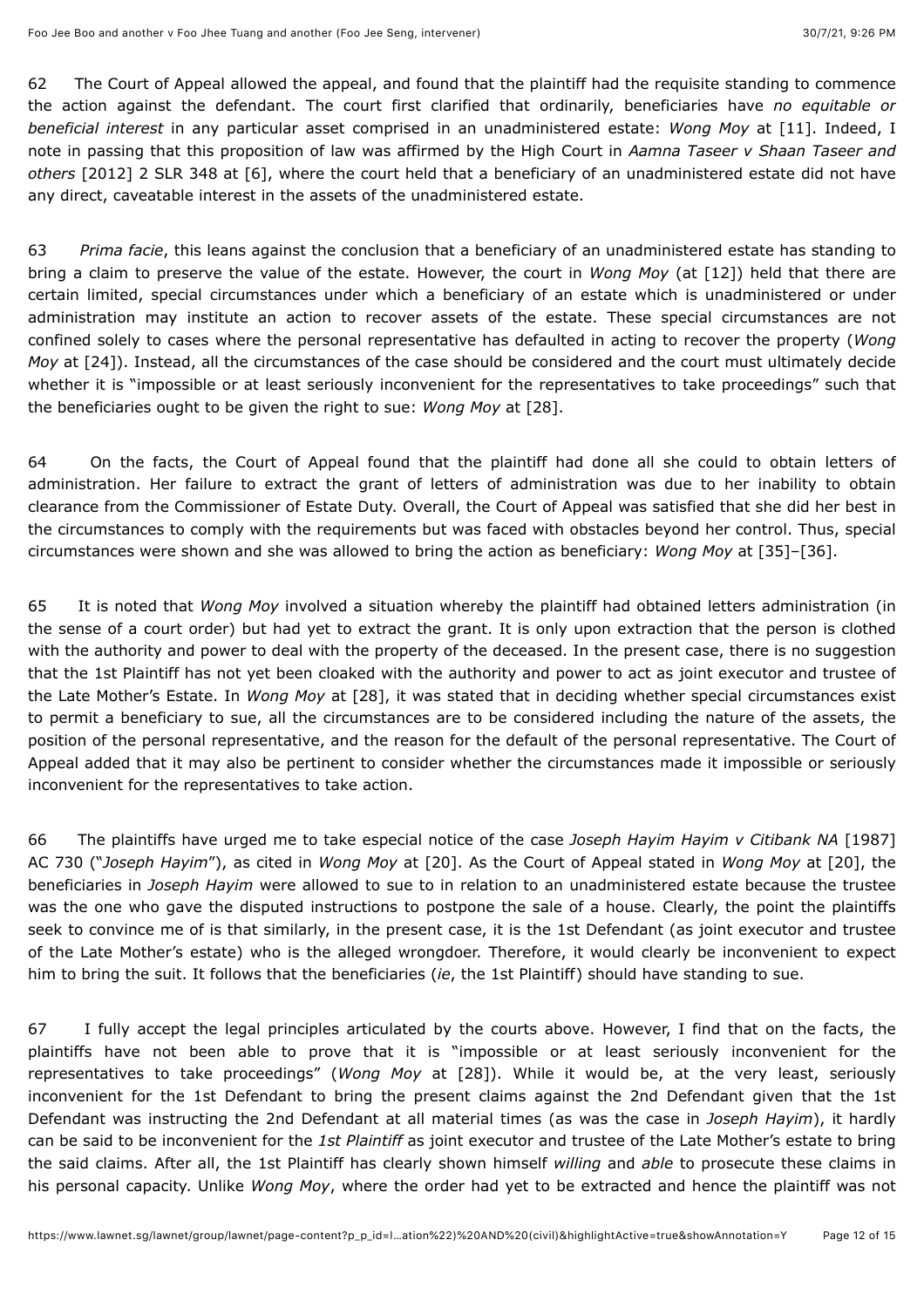cloaked with the authority to act for the estate, it appears that the 1st Plaintiff and 1st Defendant have been properly appointed as the executors and trustees of the Late Mother's Estate. There is no suggestion that the order of appointment has not been extracted.

68 Indeed, the plaintiffs' two responses do not deny the 1st Plaintiff's capacity to sue as the joint trustee and executor. First, they submit that the 1st Plaintiff cannot sue on behalf of the Late Mother's estate as *joint executor and trustee* if the other joint executor and trustee (*ie*, the 1st Defendant) does not consent to the action. This surely must be incorrect. In *Lee Han Tiong and others v Tay Yok Swee* [\[1996\] 2 SLR\(R\) 833](javascript:viewPageContent(), an authority brought to my attention by the plaintiffs themselves (see [30] of this judgment), the High Court held (at [16]) that "all executors are necessary and proper parties [to an action brought on behalf of the estate] and ought to be joined either as plaintiffs *or if they do not consent then as defendants*" [emphasis added]. The plaintiffs have never disputed this proposition of law. Indeed, it would be difficult for them to do so given that they have themselves have relied on this precise legal proposition previously. The lack of consent from the 1st Defendant therefore is not an impediment to the 1st Plaintiff bringing an action on behalf of the Late Mother's estate as joint executor and trustee. The 1st Plaintiff simply needs to ensure that the 1st Defendant is joined as a defendant to the action.

69 The second point the plaintiffs raise is that there is a conflict of interest if the 1st Plaintiff sues as joint executor and trustee of the Late Mother's estate because he is also a beneficiary and creditor of the said estate. There are several problems with this submission. First, no authority was cited for the proposition that there exists a conflict of interest that would prevent a joint executor and trustee of an estate from bringing a claim on behalf of the estate when the said trustee is also a beneficiary and/or creditor of the estate. Indeed, this must be wrong if the law allows a beneficiary to simultaneously act as joint executor and trustee of an estate. Accepting the plaintiffs' submission would mean that a beneficiary who is simultaneously a joint executor and trustee of an estate would be severely hampered in the performance of his functions as joint executor and trustee.

70 Second, even leaving aside the lack of authority, the plaintiffs have not been able to demonstrate the actual conflict of interests. To my mind, it seems that the 1st Plaintiff as joint executor and trustee and as beneficiary or creditor of the Late Mother's estate would have the single interest of preserving the assets of the estate as far as the law permits. This means prosecuting the claims against the 2nd Defendant to the best of his ability. The fruits of litigation will not go directly to the 1st Plaintiff; it goes straight back to the estate. I therefore fail to see where the conflict of interests lies.

71 In light of the above discussion, I find that the plaintiffs *in their personal capacities* have no standing to bring the claims found in [42]–[44], [49]–[50] and prayer 4(b) of the Draft SOC. It is not impossible or seriously inconvenient for the 1st Plaintiff to bring proceedings *in his capacity as joint executor and trustee*. As such, I am of the view that I did not err in disallowing the said paragraphs. The claims as they stand are doomed to fail.

72 Before leaving the issue of standing, I would like to make two observations. First, my decision on standing has no impact on the plaintiffs' standing to bring the claims in relation to the *Late Father's estate*. This is because the sole executor of the Late Father's estate (*ie*, the 1st Defendant) is the alleged wrongdoer and hence it is clearly impossible, if not at least seriously inconvenient, for the trustee to prosecute the present claims on behalf of the Late Father's estate.

73 Second, however, my decision on standing does have an impact on the plaintiffs' standing to bring all of the claims they wish to bring in their personal capacities in relation to the Late Mother's estate. To be clear, this includes the claims *against the 1st Defendant* as well. However, given that the 1st Defendant never objected to the relevant paragraphs in the Draft SOC, and the issue is not before me, I say no more. It is for the parties to take the necessary courses of action they deem fit following my decision.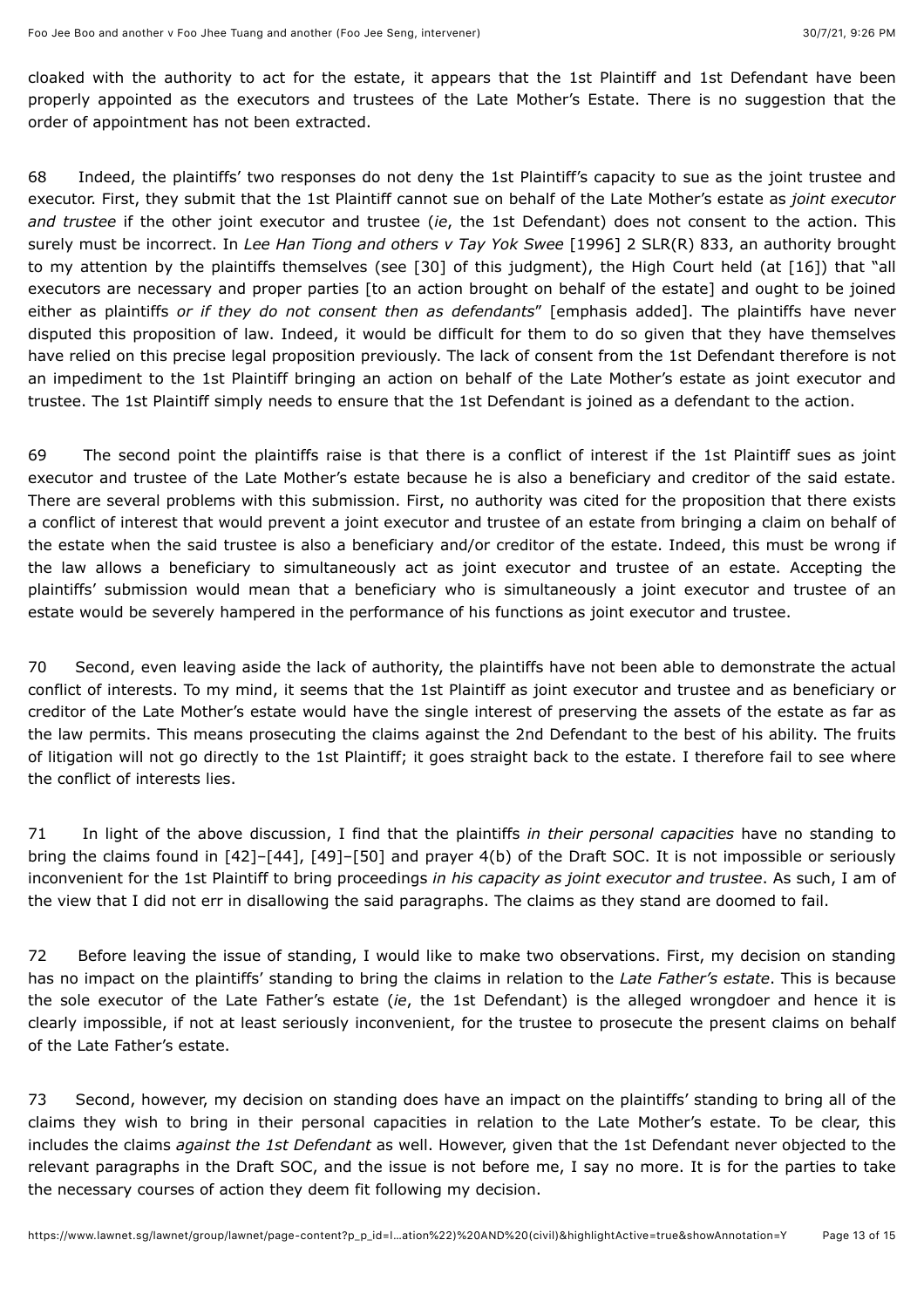#### *Joinder of causes of action*

74 Given my decision on standing, it is strictly unnecessary for me to consider whether the causes of action relating to the Late Mother's estate should be joined in the present suit. However, I make a few brief comments on this.

75 The rules require that a plaintiff wishing to join more than one cause of action in a single suit must apply for leave of court under O 15 r 1(2) of the ROC unless O 15 r 1(a) or (b) of the ROC applies. *Prima facie*, and without the benefit of detailed submissions on this point, it seems to me that O 15 r 1(a) of the ROC would apply in the present case because (as asserted by the plaintiffs in argument) the plaintiffs and defendants are all suing and being sued in the same capacity (*ie*, their *personal capacities*).

76 However, even if the plaintiffs do not need the leave of court to join the causes of action, O 15 r 5 of the ROC gives the court the power to "order separate trials or make such other order as may be expedient" if the court considers that the joinder of causes of action or of parties "may embarrass or delay the trial or is otherwise inconvenient".

77 It thus appears to me that the key question I must consider in deciding whether the causes of action in the disputed paragraphs ought to be included in the present suit is if the joinder of causes of action (in relation to the Late Father's and Late Mother's estates) "may embarrass or delay the trial or is otherwise inconvenient".

78 If I had to decide the issue *in the present circumstances*, I would have been inclined to allow the joinder of the causes of action in [42]–[44], [49]–[50] and prayer 4(b) of the Draft SOC *only* because as things stand, the claims *against the 1st Defendant* in relation to the *Late Mother's estate* would be ventilated at trial anyway. It therefore would be convenient for the claims against the 2nd Defendant in relation to the Late Mother's estate to also be similarly ventilated as similar issues of fact are involved.

79 However, things would be quite different if I were considering whether *all the causes of action in relation to the Late Mother's estate* should be joined in the present suit, which appears to primarily concern the distribution of the *Late Father's estate*. I note that only four of the seven parties interested in the Late Father's estate have an interest in the Late Mother's estate. Of these, only three are beneficiaries. It may thus not be fair to the other beneficiaries to prolong the trial regarding the Late Father's estate. Moreover, separate and distinct issues of facts arise in relation to the distribution of the Late Mother's estate. It thus is not as clear whether a joinder of causes of action would be justified. Nevertheless, without the benefit of fuller submissions from the parties, I refrain from coming to a definitive conclusion on the matter.

# **Conclusion**

80 In conclusion, I dismiss the plaintiffs' leave to appeal applications, and am not changing my order in RA 396/2015 and RA 397/2015 pursuant to the request for further arguments. Paragraphs [42]–[44], [49]–[50] and prayer 4(b) of the Draft SOC remain excluded from the pleadings.

<span id="page-13-0"></span>[note:  $1$ ]SOC 2, at [6c]